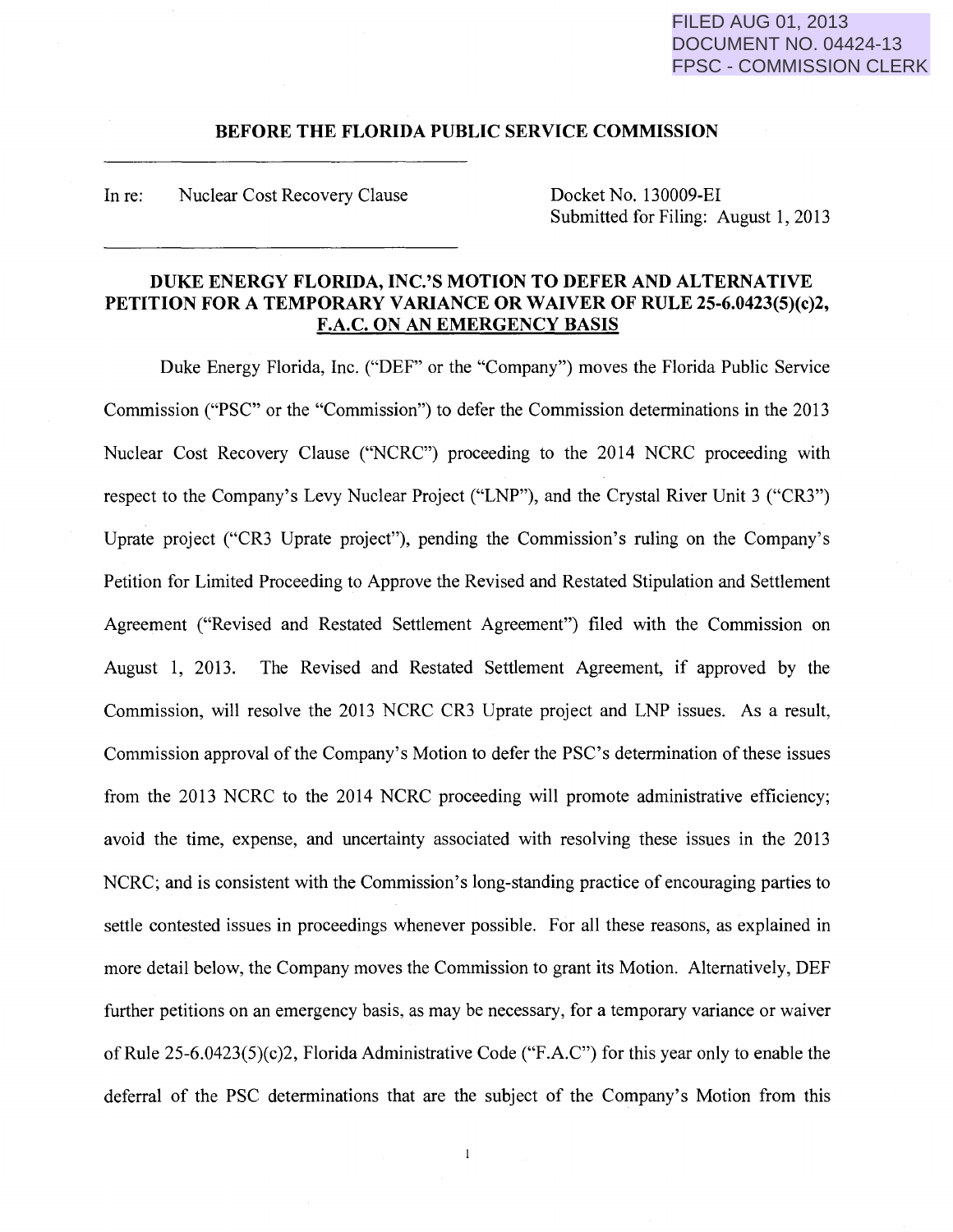docket to the 2014 NCRC docket.

### **BACKGROUND AND REQUESTED RELIEF**

1. Pursuant to Section 366.93, Florida Statutes, and Commission Rule 25-6.0423, F.A.C., on March 1, 2013, DEF filed the direct testimony and exhibits of Mr. Christopher M. Fallon, Mr. Thomas G. Foster, and Mr. Jon Franke<sup>1</sup> supporting the prudence of DEF's actual 2012 costs and 2012 project management, contracting, accounting and cost oversight controls for the LNP and the CR3 Uprate project. Likewise, on May 1, 2013, DEF filed the direct testimony and exhibits of Mr. Fallon, Mr. Foster, and Mr. Garry D. Miller in support of DEF's actual/estimated 2013 and projected 2014 costs for the LNP and the CR3 Uprate project. In addition, the testimony and exhibits of Mr. Fallon included DEF's analysis of the long-term feasibility of completing the LNP consistent with Rule  $25.6.0423(5)(c)5$ , F.A.C.<sup>2</sup>

2. Subsequently, following extensive negotiations between the Company and the Office of Public Counsel ("OPC"), the Florida Industrial Power Users Group ("FIPUG"), the Florida Retail Federation ("FRF"), and White Springs Agriculture Chemicals, Inc. d/b/a PCS Phosphate ("White Springs"), (hereinafter collectively the "Parties"), the Parties executed the Revised and Restated Settlement Agreement that replaces and supplants the Stipulation and Settlement Agreement (the "2012 Settlement Agreement"), approved by the Commission in Order No. PSC-12-0104-FOF-EI, and that resolves, among other issues, the 2013 NCRC CR3 Uprate project and LNP issues. On August 1, 2013, DEF filed its Petition for Limited Proceeding to Approve the Revised and Restated Settlement Agreement with the consent of the Parties. This Petition is presently pending before the Commission.

3. The Revised and Restated Settlement Agreement will not become effective until

<sup>&</sup>lt;sup>1</sup> Thereafter, Mr. Garry D. Miller adopted the March 1, 2013 testimony and exhibits of Mr. Franke.

<sup>&</sup>lt;sup>2</sup> As explained in Mr. Miller's May 1, 2013 testimony, a determination on the feasibility of the CR3 Uprate project is not needed as a result of the decision to retire CR3.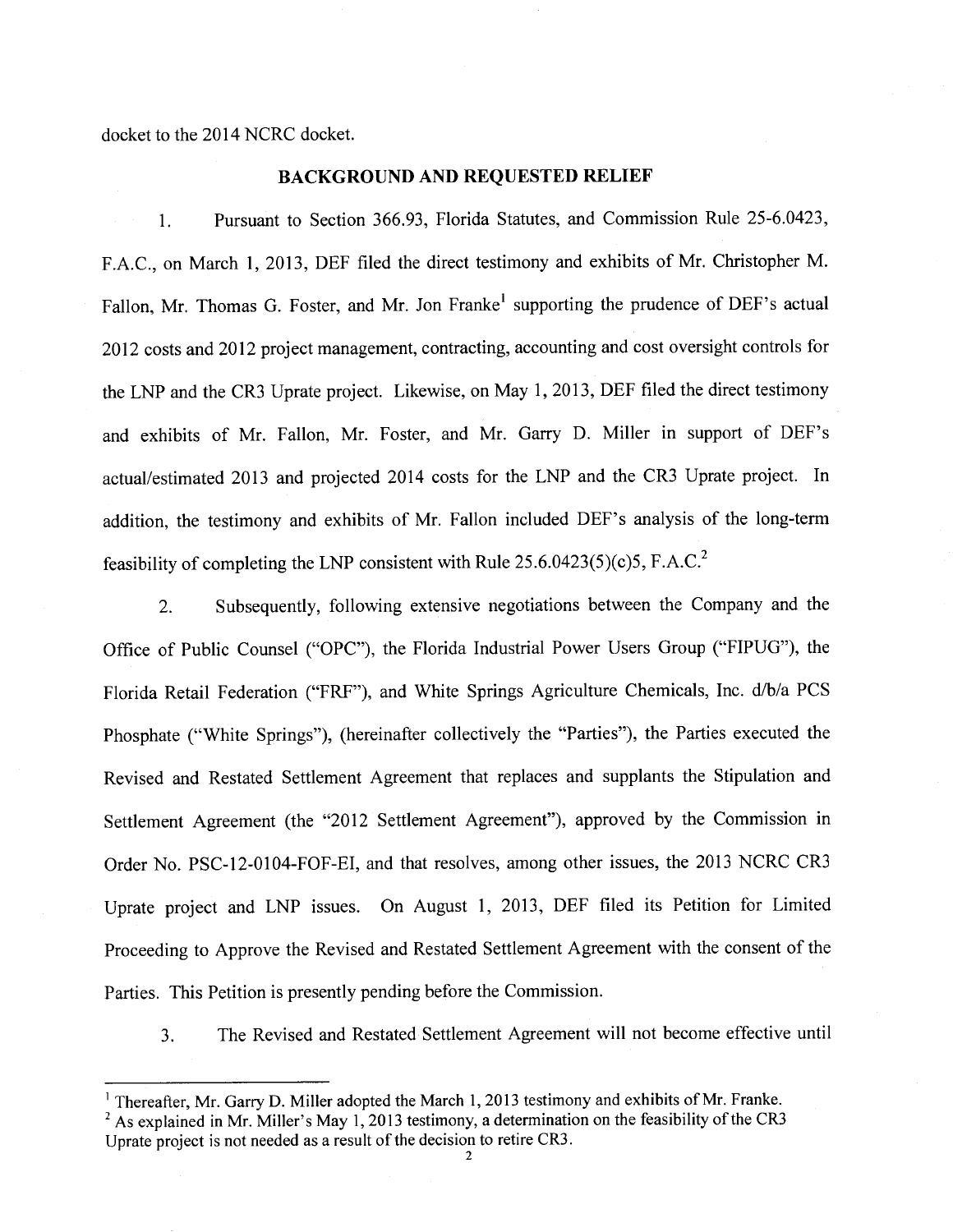the Company's Petition for Limited Proceeding to Approve the Revised and Restated Settlement Agreement is approved by final Commission vote. A final Commission vote on the Company's Petition is not expected to occur prior to the 2013 NCRC hearing, which commences on August 5, 2013. Consequently, while the Revised and Restated Settlement Agreement resolves the <sup>2013</sup> NCRC CR3 Uprate project and LNP issues, there is not sufficient time prior to the 2013 NCRC hearing for the Commission to review and potentially approve the Petition for Limited Proceeding to Approve the Revised and Restated Settlement Agreement.

4. Accordingly, DEF moves to defer the Commission's determination of the CR3 Uprate project and LNP issues in the 2013 NCRC docket to the 2014 NCRC docket pending Commission review, and potentially approval, of the Company's Petition for Limited Proceeding to Approve the Revised and Restated Settlement Agreement. DEF further requests that the Commission allow recovery of the requested cost amounts for the deferred CR3 Uprate project and LNP costs presented in DEF's petitions in the 2013 NCRC docket subject to refund and trueup in the 2014 NCRC docket, after the Commission has reviewed the Revised and Restated Settlement Agreement.

5. As grounds for this Motion, DEF states that the requested deferral will promote administrative efficiency; avoid the time, expense, and uncertainty associated with resolving the issues in the 2013 NCRC; and is consistent with the Commission's long-standing practice of encouraging parties to settle contested issues in proceedings whenever possible.<sup>3</sup> Deferral will

 $3$  See In re: Request for approval of amendment to connection/transfer sheets, increase in returned check charge, amendment to miscellaneous service charges, increase in meter installation charges, and imposition of new tap-in fee, in Marion County, by East Marion Sanitary Systems Inc., Order No. PSC-11-0566-AS-WU, Docket No. 080562-WU, (P.S.C. December 11, 2011); In re; Application for staffassisted rate case in Lee County by Mobile Manor Water Company, Inc., Order No. PSC-10-0299-AS-WU, Docket No. 090170-WU (P.S.C. May 10, 2010); In re: Application for increase in water and wastewater rates in Pasco County by Labrador Utilities, Inc., Order No. PSC-09-0711-AS-WS, Docket No, 080249-WS (P.S.C. October 26, 2009); In re: Petition of Tampa Electric Company to close Rate Schedules IS-3 and IST-3, and approve new Rate Schedules GSLM-2 and GSLM-3, Order No. PSC-00-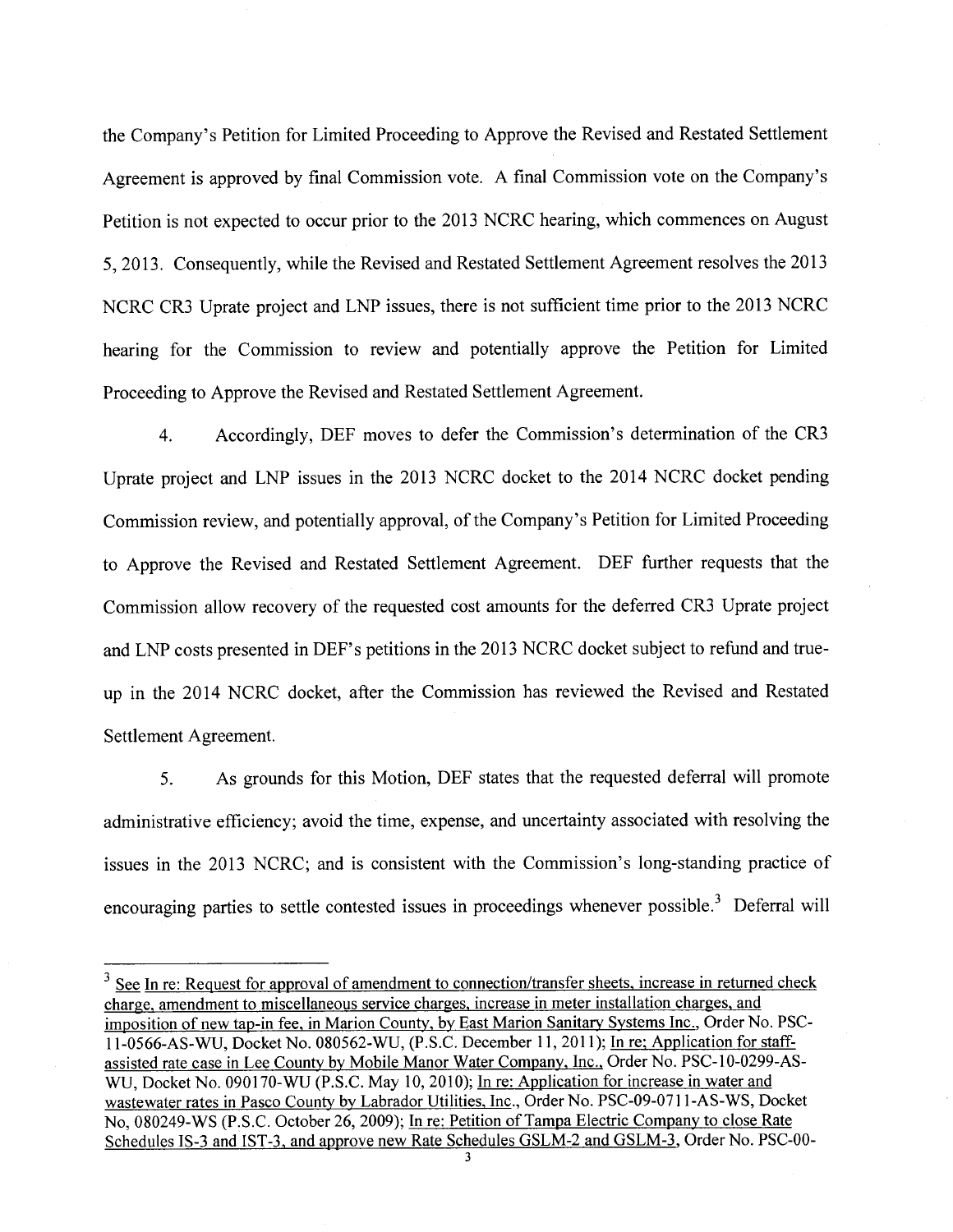permit the Commission to timely review the Company's Petition for Limited Proceeding to Approve the Revised and Restated Settlement Agreement, and if the Commission approves the Petition as requested by the Parties, the Revised and Restated Settlement Agreement will resolve the issues that must be decided by the Commission in the 2013 NCRC docket. As a result, granting the Company's Motion promotes administrative efficiency by facilitating the efficient resolution of the CR3 Uprate project and LNP issues and avoiding unnecessary time, expense, effort, and uncertainty in the 2013 NCRC docket.

6. The Commission has approved similar requests in the past. See Order No. PSC-11-0095-FOF-EI, Docket No. 100009-EI, (Feb. 2, 2011) (approving the stipulation to defer all Florida Power & Light ("FPL") issues to further investigate certain cost issues and allowing recovery of costs subject to refund). Further, in Docket No. 110009-EI, the Commission granted DEF's Motion for deferral and deferred determinations of reasonableness of actual/estimated <sup>2011</sup>and projected 2012 CR3 Uprate costs and feasibility to the 2012 NCRC docket based on cost and schedule impacts resulting from the March 2011 CR3 delamination. See Order No. PSC-11-0547-FOF-EI, Docket No. 110009-EI, (Nov. 23, 2011). In Docket No. 080009-EI, the Commission also agreed to defer the prudence determination for the LNP and the Turkey Point Units 6 & 7 projects from the 2008 NCRC docket to the 2009 NCRC docket. See Order No. PSC-08-0749-FOF-EI, Docket No. 080009-EI, (Nov. 12, 2008). The Commission has, therefore, recognized that the NCRC is a continuing docket and, when warranted by the circumstances and requested by the affected utility, the Commission has deferred certain cost and feasibility determinations under the nuclear cost recovery rule to the subsequent docket year.

<sup>0374-</sup>S-EI, Docket No. 990037-EI (P.S.C. February 22, 2000); In re: Application for staff-assisted rate case in Pasco County by Orangeland Water Supply, Order No. PSC-08-0640-AS-WU, Docket No. 070601-WU, (P.S.C. October 3, 2008); and In re: Application for increase in water and wastewater rates in Lake County by Utilities, Inc. of Pennbrooke, Order No. PSC-07 -0534-AS-WS, Docket No. 060261- WS, (P.S.C. June 26, 2007).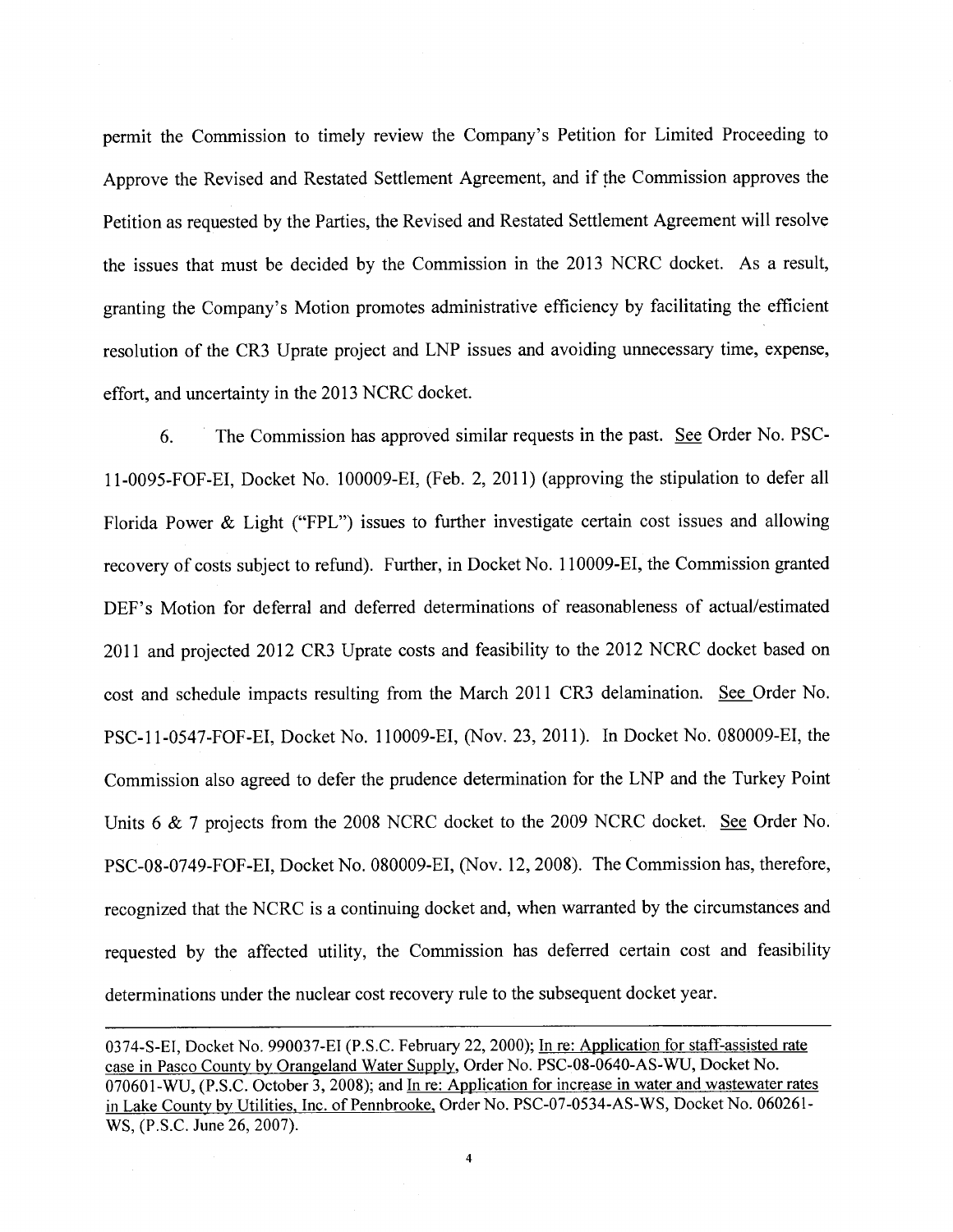7. For all the reasons provided herein, the current circumstances warrant the deferral requested in the Company's Motion. Accordingly, DEF requests that the Commission grant its Motion and defer the Commission determinations regarding the CR3 Uprate project and the LNP from Docket No. 130009-EI to the 2014 NCRC docket, and allow DEF to recover its requested costs subject to refund and true-up in the 2014 NCRC docket, based on the outcome of the docket for Commission review of the Petition for Limited Proceeding to Approve the Revised and Restated Settlement Agreement.

# **PETITION FOR EMERGENCY AND TEMPORARY WAIVER OR VARIANCE OF RULE 25-6.0423(5)(c)2 FOR THE 2013 NCRC DOCKET**

8. DEF, in an abundance of caution, alternatively petitions the Commission on an emergency basis for a temporary variance or waiver of Rule  $25-6.0423(5)(c)2$ , F.A.C. for this year only to defer the PSC determinations regarding the CR3 Uprate project and the LNP from the 2013 NCRC docket to the 2014 NCRC docket.

9. A petition for emergency waiver or variance of a rule is appropriate when (1) the requirements of Section 120.542, Florida Statutes, for a rule waiver or variance are met, (2) the specific facts make the situation an emergency, and (3) the facts demonstrate that the petitioner will suffer an immediate adverse effect unless the variance or waiver is issued more expeditiously than the time frames provided in Section 120.542, Florida Statutes. See Rule 28-104.004, F.A.C. The time frames under Section 120.542, Florida Statutes, provide for a final determination on a requested petition for waiver or variance of a rule requirement within ninety (90) days after receipt of the petition. There is inadequate time under Section 120.542, Florida Statutes, then, to obtain a determination that the requested waiver or temporary variance of Rule  $25-6.0423(5)(c)$  should be granted before the currently scheduled hearing for the 2013 NCRC docket commences on August 5, 2013. DEF will be denied its statutory right to request a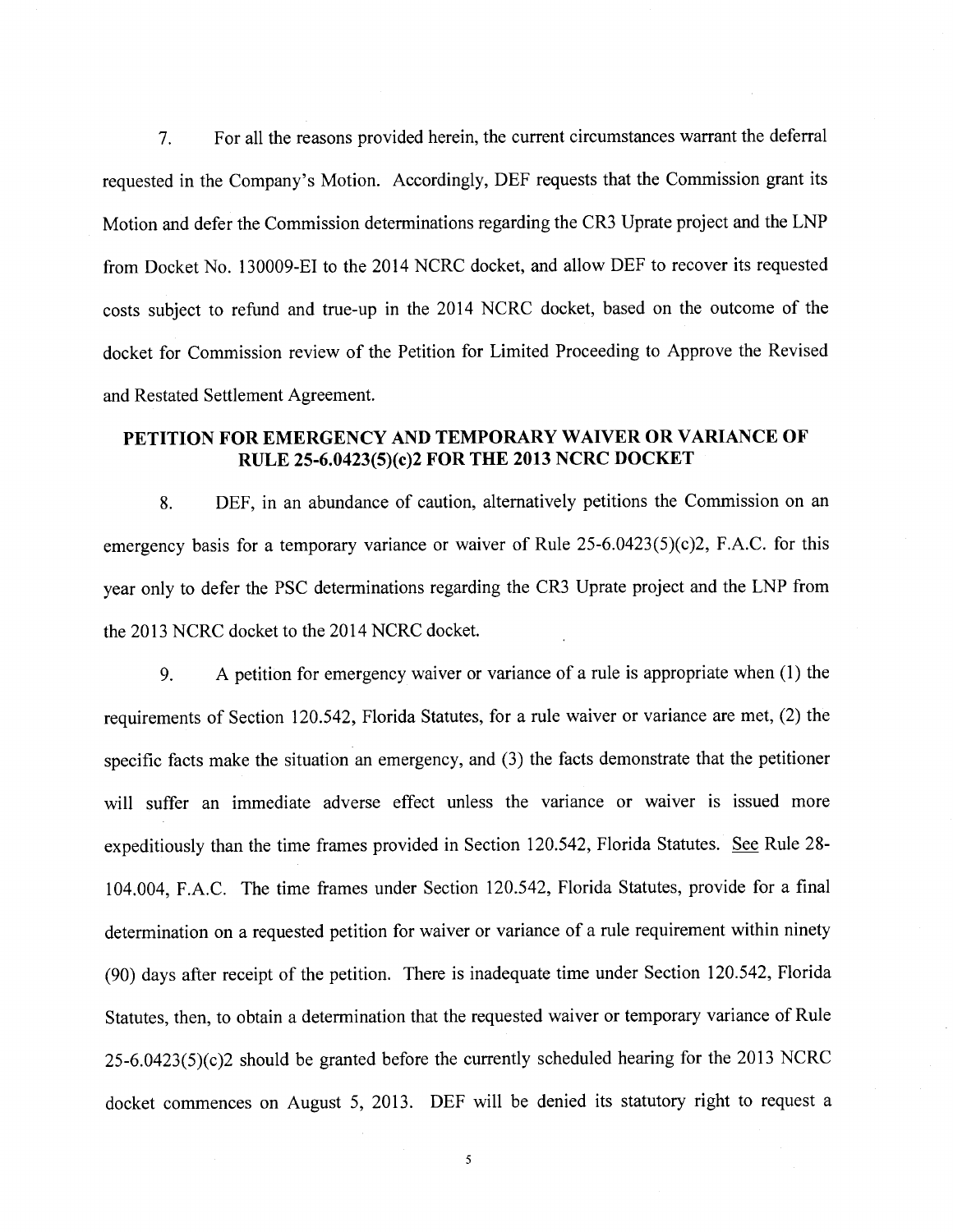variance or waiver of Rule 25-6.0423(5)(c) 2 under Section 120.542, Florida Statutes, unless the petition is considered an emergency request. See In re: Petition for a Determination of Need for an Electrical Power Plant in Martin County by Florida Power & Light Co., 2002 Fla. PUC LEXIS 378, Order No. PSC-02-0703-PCO-EI, Docket No. 020262-EI (May 23, 2002) (granting request for waiver of 90-day requirement to hold a need determination hearing on an emergency basis because a decision on the rule waiver petition on a non-emergency basis yielded a decision more than a month past the current need determination schedule). Accordingly, for the reasons provided below, DEF's petition for a temporary waiver or variance of the identified requirements in Rule 25-6.0423(5)(c)2, F.A.C. this year should be granted on an emergency basis.

10. Under Section 120.542, Florida Statutes, "[v]ariances and waivers shall be granted when the person subject to the rule demonstrates that the purpose of the underlying statute will be or has been achieved by other means by the person and when application of a rule would create a substantial hardship or would violate principles of fairness." *§* 120.542(2), Fla. Stats. A substantial hardship is "a demonstrated economic, technological, legal, or other type of hardship to the person requesting the variance or waiver." Id. These statutory requirements are satisfied by the temporary variance or waiver this year of the requirements in Rule 25- 6.0423(5)(c)2, F.A.C. that the Commission determine that the filed CR3 Uprate project and LNP costs are reasonable or prudent.

11. The purpose of Section 366.93, Florida Statutes, is to establish alternative cost recovery mechanisms in order to promote electric utility investment in nuclear power plants and allow for the recovery in rates of all such prudently incurred costs. § 366.93(2), Fla. Stats. Rule 25-6.0423(1), F.A.C. expressly implements this legislative purpose. Rule 25-6.0423(1), F.A.C. This statutory purpose can still be achieved if there is a temporary variance or waiver of the requirements to determine the prudence and reasonableness of the CR3 Uprate project and LNP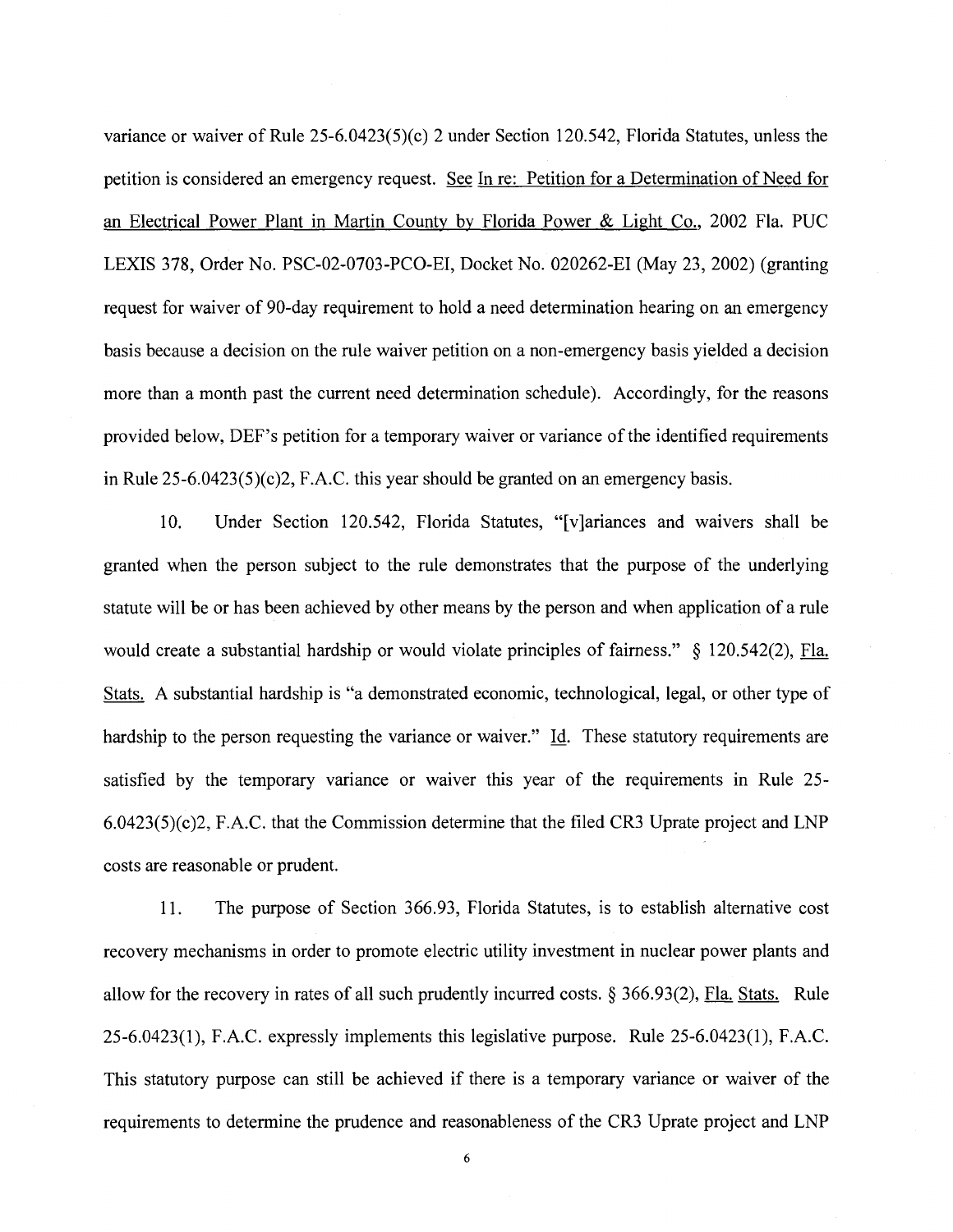project costs this year.

12. Pursuant to DEF's request in its Motion, the Commission can still determine the prudently incurred CR3 Uprate project and LNP costs consistent with Section 366.93 next year if the temporary variance or waiver of Rule 25-6.0423(5)(c) 2, F.A.C. is granted this year. Thus, the purpose of Section 366.93, Florida Statutes, will be achieved if the temporary variance or waiver is granted. See generally, In re: Review of 2007 Electric Infrastructure Storm Hardening Plan filed pursuant to Rule 25-6.0342, F.A.C. submitted by Florida Public Utility Company, Order No. PSC-07-0558-FOF-EI, Docket No. 070300-EI (July 3, 2007) (finding that underlying purpose of the statute would be met even with the granting of a waiver to provide an additional 60 days to file a storm hardening plan because Florida Public Utility Company did not seek to be excused altogether and the extension would not deny staff or intervenors the opportunity to review and evaluate the plan).

13. The determination of what is a hardship and what makes it substantial is made by the agency that enacted the rule consistent with the legislative policy the rule implements. See generally, Fla. Dep't of Bus. & Prof'l Regulation, Div. of Para-Mutuel Wagering v. Inv. Corp. of Palm Beach, 747 So. 2d 374, 383 n7 (Fla. 1999) ("[Section 120.542] is intended to give agencies much-needed flexibility to address unique or unusual situations that are not contemplated by agency rules that, by necessity, are written to address general circumstances.") (quoting, Blanton & Rhodes, Flexibility, Flexibility, Flexibility, The New Variance & Waiver Provision, Fla. B.J., Mar. 1997 at 35, 38-39). The Florida Legislature deferred to the Commission the enactment of alternative cost recovery mechanisms for nuclear power plant costs consistent with the Legislative purpose that the Commission's cost recovery mechanisms promoted utility investment in nuclear power plants and allowed for the recovery in rates of all prudently incurred costs.  $\S$  366.93(1), (2), Fla. Stats. The Commission, therefore, has the discretion to determine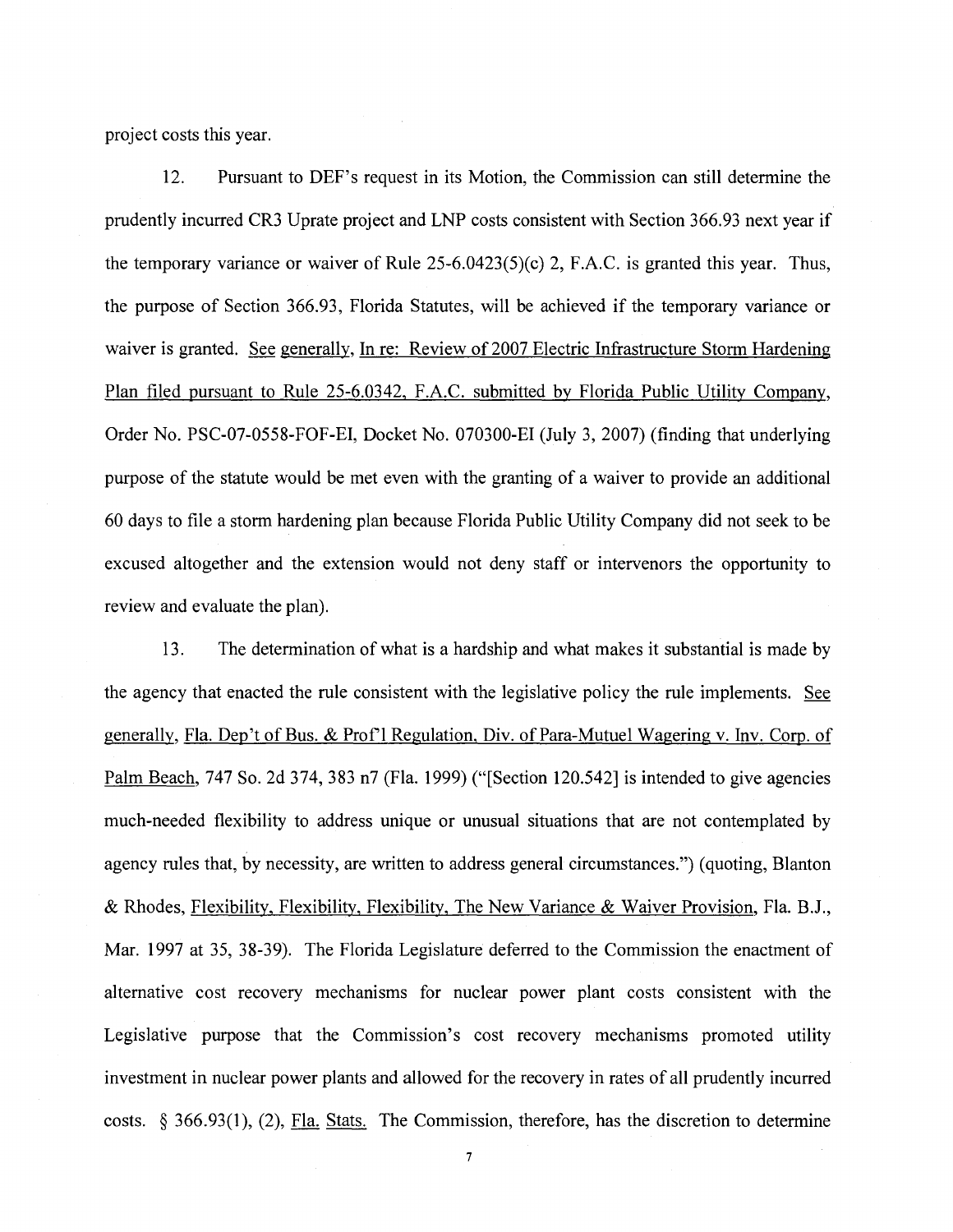what warrants a waiver of its requirements for review and approval of the prudence and reasonableness of costs on nuclear power plant projects under the substantial hardship test of Section 120.542.

14. The Commission can find that there is a substantial hardship to DEF if strict compliance with the requirements in Rule  $25-6.0423(5)(c)2$ , F.A.C., is required this year. These specific requirements exist only in Rule 25-6.0423, F.A.C. They are not requirements under Section 366.93, Florida Statutes. They exist to assist the Commission in its review and approval of costs incurred on nuclear power plant projects and to promote the utility investment in nuclear power plants by allowing recovery of reasonable projected costs subject to true-up and a subsequent determination that the costs were prudently incurred. As a result, the Commission can temporarily waive or grant a variance of these specific requirements this year and preserve these benefits of the rule in the continuing NCRC docket next year.

15. In fact, DEF, the Commission, and all other parties to this docket will benefit from the temporary waiver or variance of these requirements this year because they will have the benefit of the results of the Commission review of the Company's Petition for Limited Proceeding to Approve the Revised and Restated Settlement Agreement, which resolves the CR3 Uprate project and LNP cost issues in the 2013 NCRC docket. Accordingly, the requested temporary waiver or variance protects all interests in the NCRC process pending the Commission's review of the Revised and Restated Settlement Agreement. Applying these rule requirements this year, therefore, would be a substantial hardship. See generally, Order No. PSC-07-0557-FOF-EI (July 2, 2007) (rule waiver granted when FPUC intended to comply with filing requirement and staff and others had the opportunity to review and evaluate the plan when filed); In re: Petition for waiver of Rule  $25-17.250(1)$  and  $(2)(a)$ , F.A.C., 2008 Fla. PUC LEXIS 523, Order No. PSC-08-0706-TRF-EI, Docket No. 080501-EI (Oct. 23, 2008) (waiving rule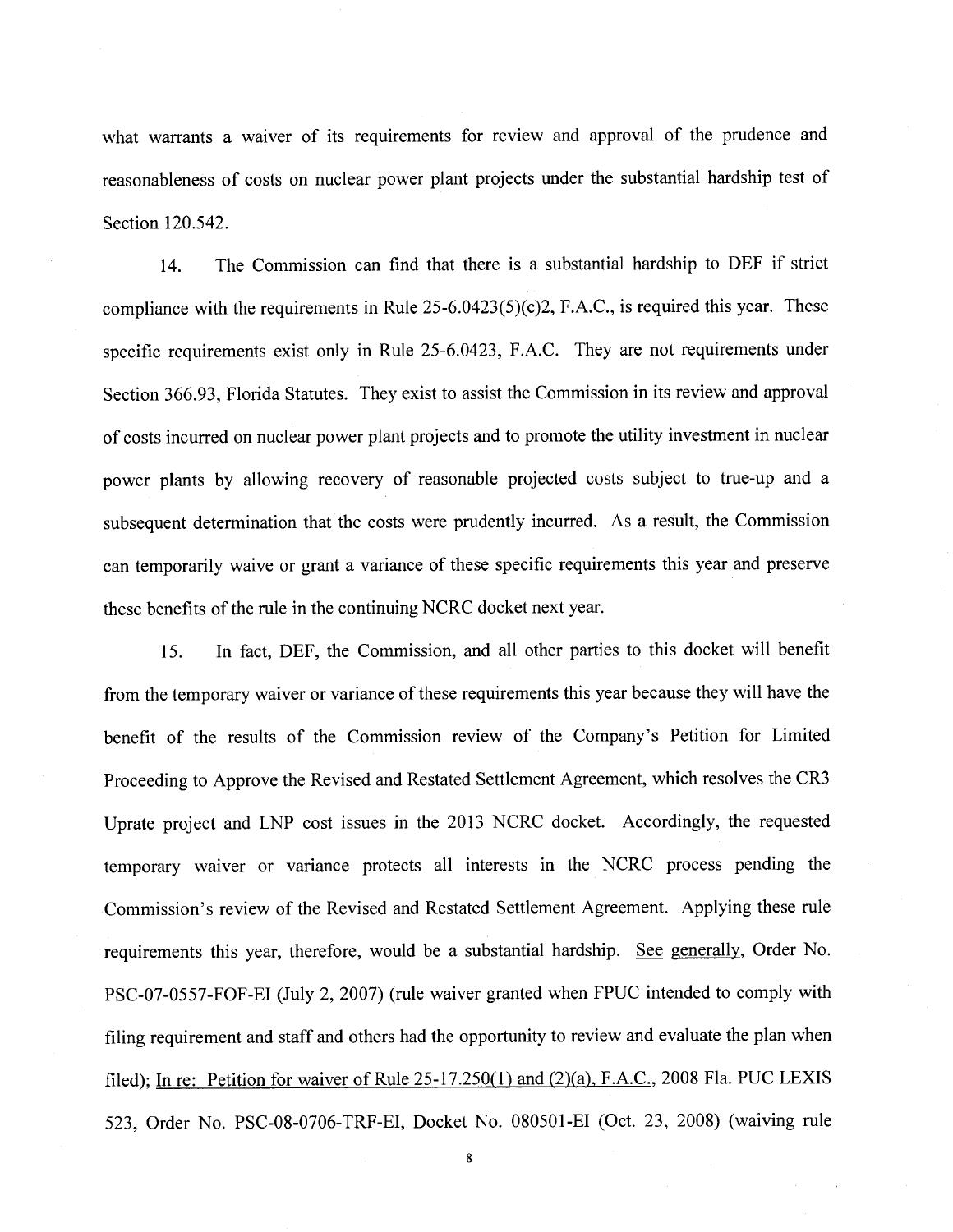requiring filing of standard offer contract when it was factually inapplicable to DEF's situation). Indeed, strict application of these requirements in Rule 25-6.0423(5)(c) 2, F.A.C. at this time imposes on DEF a requirement that does not serve the purpose of the statute or even these rule requirements at this time. See generally, In Re: Request for waiver of carrier selection requirements of Rule 25-4.118, F.A.C., 2007 Fla. PUC LEXIS 647, Order No. PSC-07-0999- PAA-TX, Docket No. 070611-TX (Dec. 12, 2007) (waiving individual customer authorization of carrier change rule requirement when strict compliance served no useful purpose because adequate public notice to customers was provided and individual authorization could cause confusion and claims to detriment of utility and customers).

16. No other person or entity can claim any prejudice if a waiver or variance is granted because the information required by these specific requirements will be reviewed in the docket to review the Petition for Limited Proceeding to Approve the Revised and Restated Settlement Agreement or in next year's NCRC docket. See generally, In re: Petition for a Determination of Need for an Electrical Power Plant in Martin County by Florida Power & Light Co., 2002 Fla. PUC LEXIS 378, Order No. PSC-02-0703-PCO-EI, Docket No. 020262-EI (May 23, 2002) (granting request for waiver of 90-day requirement to hold a need determination hearing so that a second request for proposals (RFP) could be issued, potentially avoiding the substantial hardship of expensive, complicated litigation over issues the second RFP might resolve).

17. For purposes of this petition for temporary waiver or variance of Rule 25-6.0423(5)(c)2, F.A.C. on an emergency basis the Petitioner's name and address are: Duke Energy Florida, Inc., 299 1<sup>st</sup> Avenue North, St. Petersburg, Florida 33701. Any pleading, motion, notice, order, or other document required to be served upon DEF or filed by any party to this proceeding should be served upon the following individuals: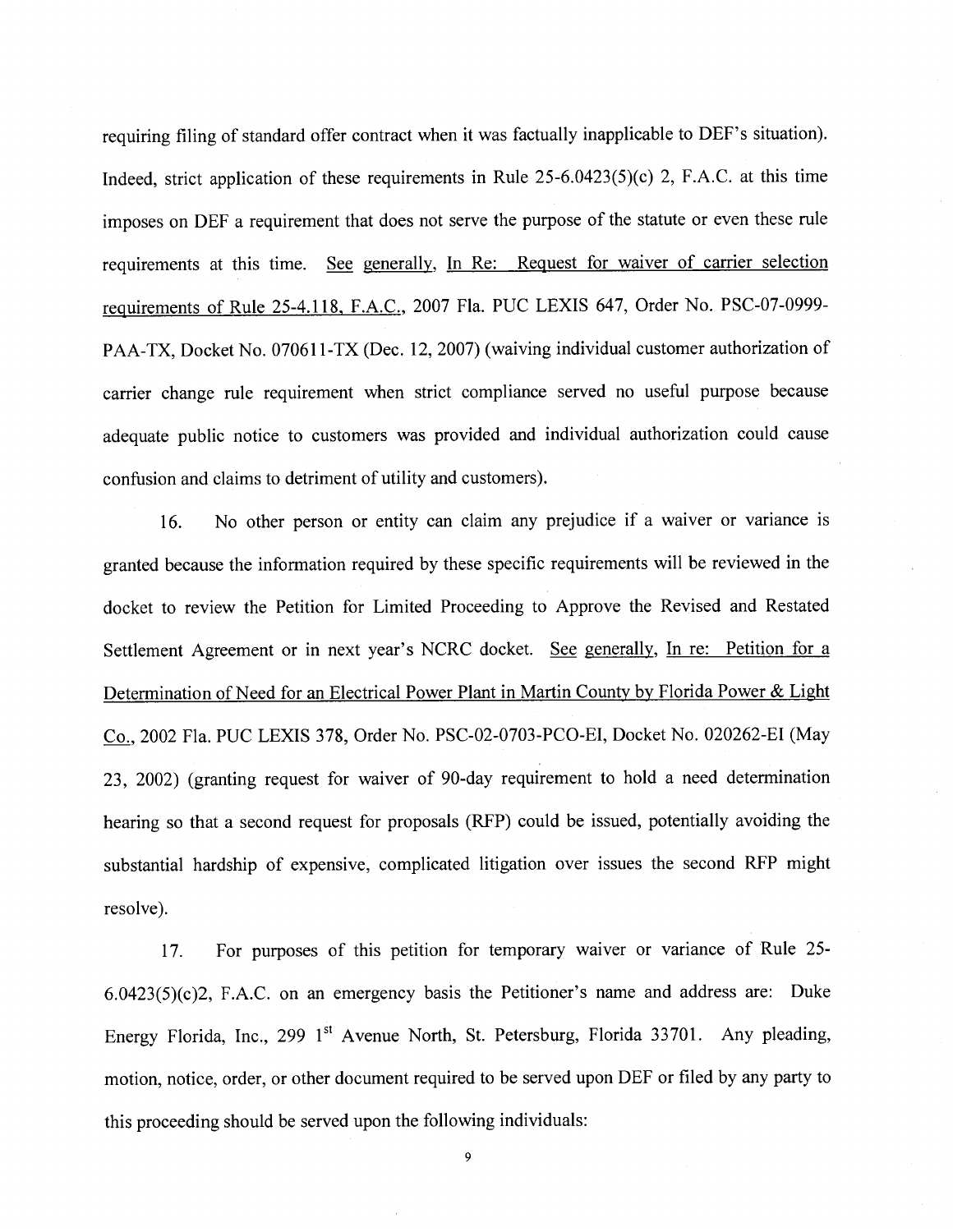John T. Burnett Florida Bar No. 173304 Deputy General Counsel Dianne M. Triplett Florida Bar No. 872431 Associate General Counsel DUKE ENERGY FLORIDA, INC. 299 First Avenue, N., DEF-151 St. Petersburg, FL 33701 Telephone: (727) 820-5587 Facsimile: (727) 820-5519

Matthew R. Bernier Florida Bar No. 0059886 Associate General Counsel II DUKE ENERGY FLORIDA, INC. 106 East College A venue, Ste. 800 Tallahassee, FL 32301-7740 Phone: (850) 222-8738 Facsimile: (850) 222-9768

James Michael Walls Florida Bar No. 0706272 Blaise N. Gamba Florida Bar No. 0027942 CARL TON FIELDS, P.A. Post Office Box 3239 Tampa, FL 33601-3239 Telephone: (813) 223-7000 Facsimile: (813) 229-4133

18. As explained above, the Commission can grant a temporary waiver or variance this year of the identified requirements of Rule 25-6.0423(5)(c)2, F.A.C. on an emergency basis under Section 120.542 when (1) the purpose of the rule will otherwise be satisfied even though the rule is waived and (2) substantial hardship of a technological, economic, legal, or other type of hardship will result from compliance with the rule. § 120.542(2), Fla. Stat. Both requirements are met here and, therefore, DEF's petition should be granted.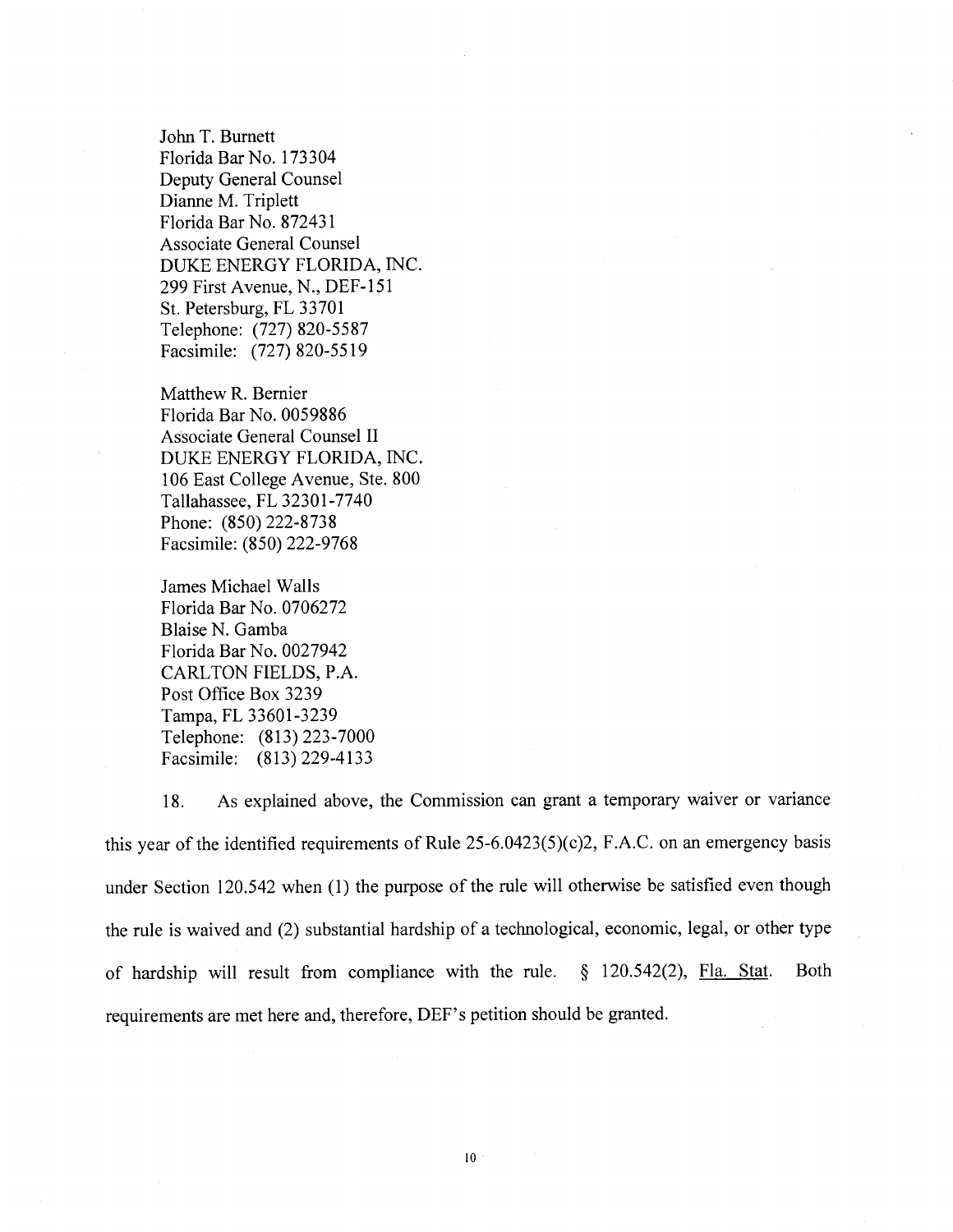#### **CONFERENCE WITH OTHER PARTIES**

19. Pursuant to Rule 28-106.204(3), F.A.C., DEF has conferred with all parties of record and is authorized to represent that OPC, FRF, FIPUG, and White Springs support this motion. While SACE has not yet had the opportunity to review the motion, based on representations of DEF counsel regarding the nature of the motion, SACE expressed that it does not oppose this motion. FPL takes no position on this motion.

WHEREFORE, for the all the reasons stated above in this Motion, DEF respectfully requests that the Commission (1) grant DEF's Motion and defer the Commission's determinations with respect to the CR3 Uprate project and the LNP from the 2013 NCRC docket to the 2014 NCRC docket; (2) allow DEF to recover the costs described in DEF's filings in the 2013 NCRC docket subject to refund and a determination in the 2014 NCRC docket consistent with the Commission's review of the Revised and Restated Settlement Agreement; and (3) to the extent necessary, grant DEF's petition for an emergency, temporary waiver of the requirements in Rule 25-6.0423(5)(c)2, F.A.C. this year to accomplish the deferral of the Commission's determinations with respect to the CR3 Uprate project and LNP from the 2013 NCRC docket to the 2014 NCRC docket.

Respectfully submitted,

Jamés Michae<del>l W</del>alls Florida Bar No. 0706242 Blaise N. Gamba Florida Bar No. 0027942 CARLTON FIELDS, P.A. Post Office Box 3239 Tampa, FL 33601-3239 Telephone: (813) 223-7000 Facsimile: (813) 229-4133

John T. Burnett Deputy General Counsel Dianne M. Triplett Associate General Counsel Matthew R. Bernier Associate General Counsel II DUKE ENERGY FLORIDA, INC. Post Office Box 14042 St. Petersburg, FL 33733-4042 Telephone: (727) 820-5587 Facsimile: (727) 820-5519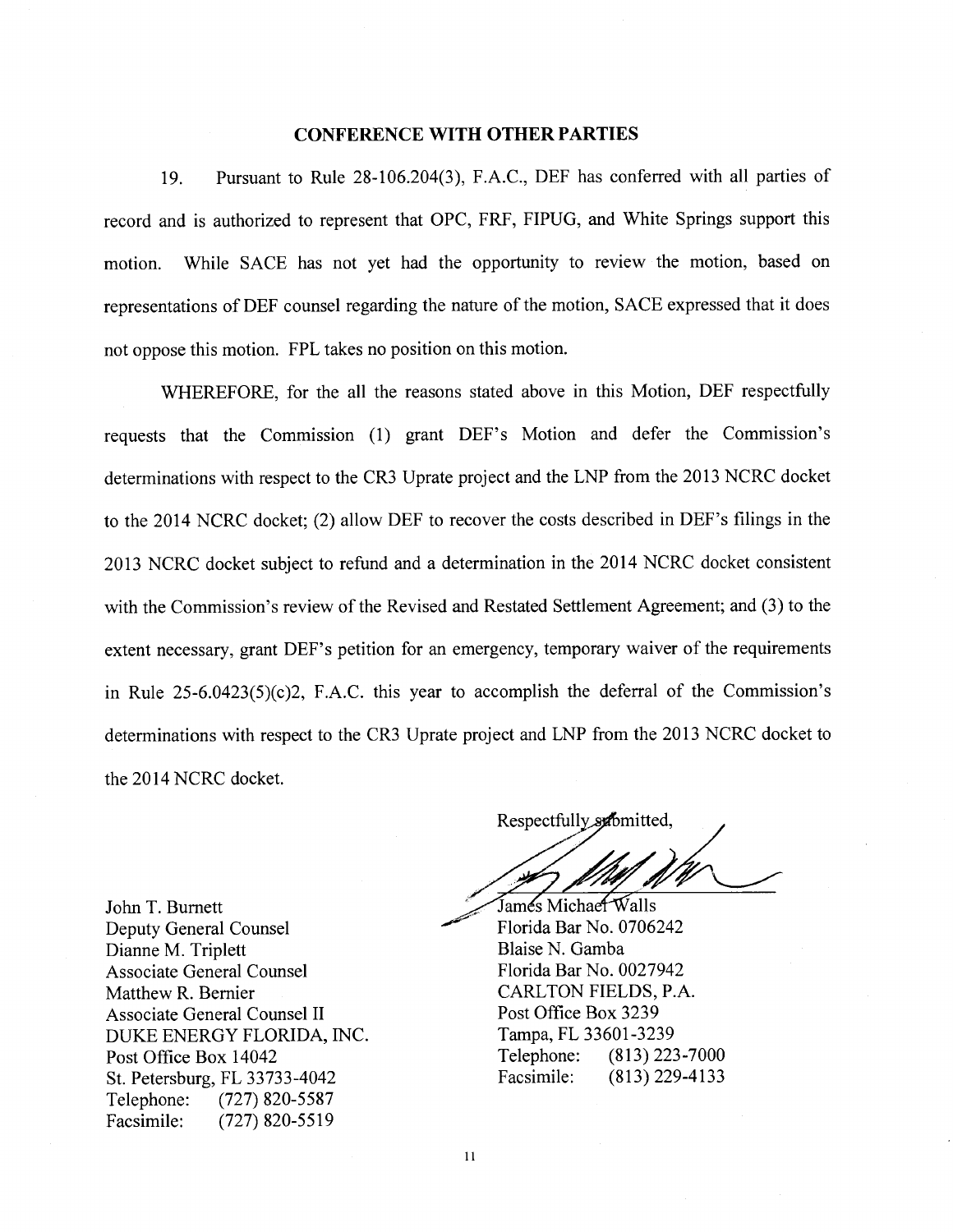#### CERTIFICATE OF SERVICE

I HEREBY CERTIFY a true and correct copy of the foregoing has been furnished to counsel and parties of record as indicated below via electronic and U.S. Mail this 1st day of August, 2013.

Attorné

Keino Young Michael Lawson Staff Attorney Florida Public Service Commission 2540 Shumard Oak Blvd Tallahassee 32399 Phone: (850) 413-6218 Facsimile: (850) 413-6184 Email: kyoung@psc.fl.state.us mlawson@psc.fl.state.us

Jon C. Moyle, Jr. Moyle Law Firm 118 North Gadsden Street Tallahassee, FL 32301 Phone: (850) 681-3828 Fax: (850) 681-8788 Email: jmoyle@moylelaw.com

Paul Lewis, Jr. Matthew R. Bernier Duke Energy Florida, Inc. 1 06 East College A venue, Ste. 800 Tallahassee, FL 32301-7740 Phone: (850) 222-8738 Facsimile: (850) 222-9768 Email: paul.lewisjr@duke-energy.com matthew.bernier@duke-energy.com

George Cavros Southern Alliance for Clean Energy 120 E. Oakland Park Blvd, Ste. 105

Charles Rehwinkel Deputy Public Counsel Erik Sayler Associate Public Counsel Office of Public Counsel c/o The Florida Legislature 111 West Madison Street Room 812 Tallahassee, FL 32399-1400 Phone: (850) 488-9330 Email: rehwinkel.charles@leg.state.fl.us Sayler.erik@leg.state.fl.us

James W. Brew F. Alvin Taylor Brickfield Burchette Ritts & Stone, PC 1025 Thomas Jefferson St NW 8th FL West Tower Washington, DC 20007-5201 Phone: (202) 342-0800 Fax: (202) 342-0807 Email: jbrew@bbrslaw.com ataylor@bbrslaw.com

Florida Power & Light Company Jessica A. Cano/Bryan S. Anderson 700 Universe Boulevard Juno Beach, FL 33408 Phone: 561-304-5226 Facsimile: 561-691-7135 Email: bryan.anderson(@,fpl.com  $i$ essica. Cano $@$ fpl.com

Kenneth Hoffman Florida Power & Light Company 215 South Momoe Street, Suite 810